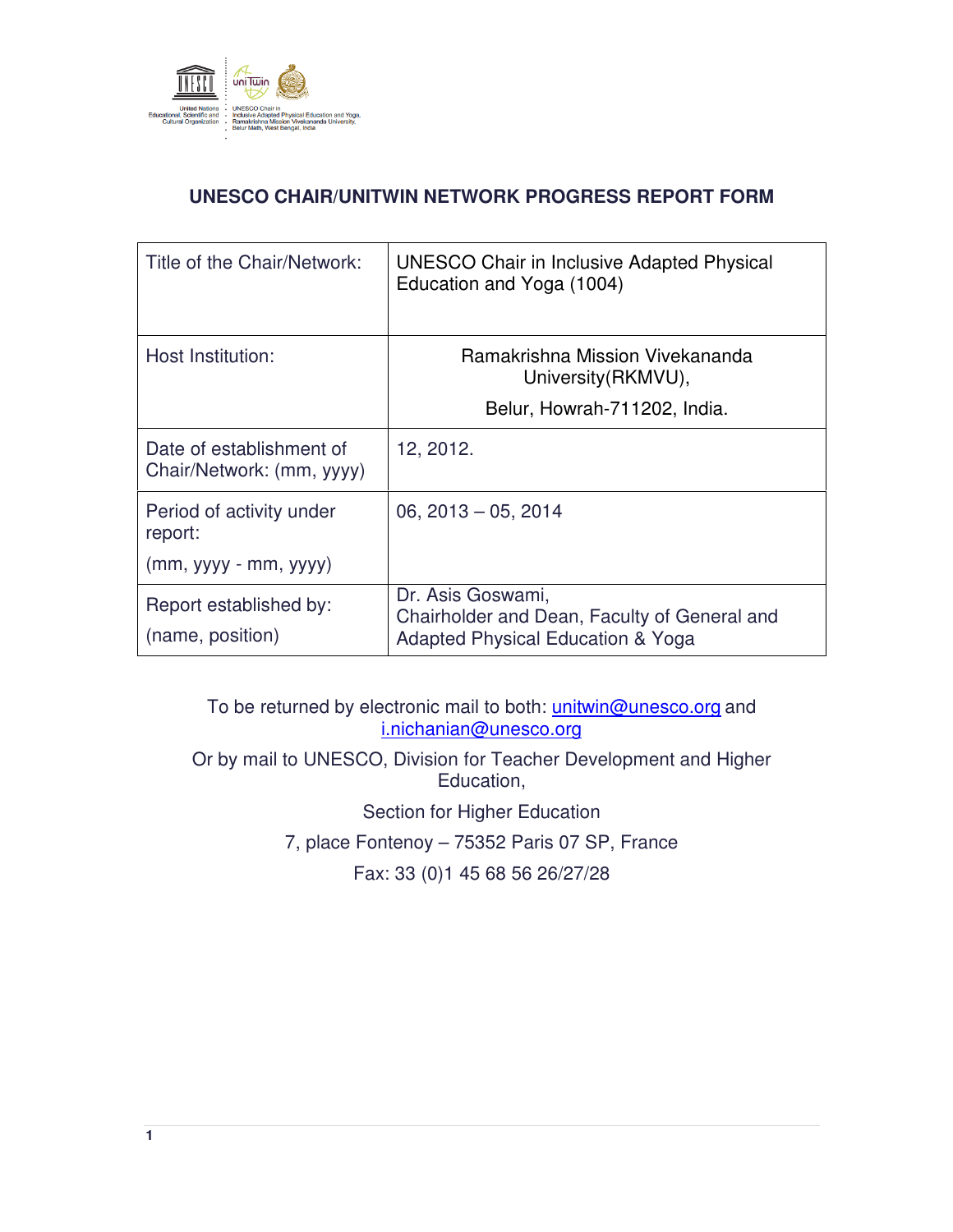

## **1. Executive Summary:**

The UNESCO Chair was officially inaugurated on 26<sup>th</sup> December, 2013. The occasion was graced by the following renowned personalities from Ramakrishna Mission and eminent scholars like Rev. Swami Suhitanandaji Maharaj, General Secretary, Ramakrishna Math and Mission, and Chancellor, Ramakrishna Mission Vivekananda University; Rev. Swami Atmapriyananda, Vice Chancellor, Ramakrishna Mission Vivekananda University; Rev. Swami Abhiramananda, Secretary, Ramakrishna Mission Vidyalaya, Coimbatore; Dr. Kaushik Basu, Senior Vice President and Chief Economist, World Bank and Prof. of Economics and C Marks Prof., Cornell University; Dr. Bikash Sanyal, Former Special Advisor to Director General of UNESCO.

Activities of the Chair encompassed two faculties, Faculty of General and Adapted Physical Education & Yoga (FGAPEY) and Faculty of Disability Management and Special Education (FDMSE), under the University, over and above the individual efforts of the Chair holder, Dr. Asis Goswami. Dr. Goswami has delivered 7 lectures at different places and one conference was held with his direct involvement. More than 8 lectures were delivered by the faculty members.

Twelve academic courses and programmes are being conducted regularly by the faculty, including the Doctoral course. Several meetings and refresher courses were also held. Four research projects have been submitted for funding support of Government of India. Inclusive play and skill display programme, Unified Play Day (an annual play festival with equal participation of Children with Disabilities and Normal children), was held.

Future plans include starting of different research activities, establishment of disabled sports facilities, assistive technology cell and a sensory park.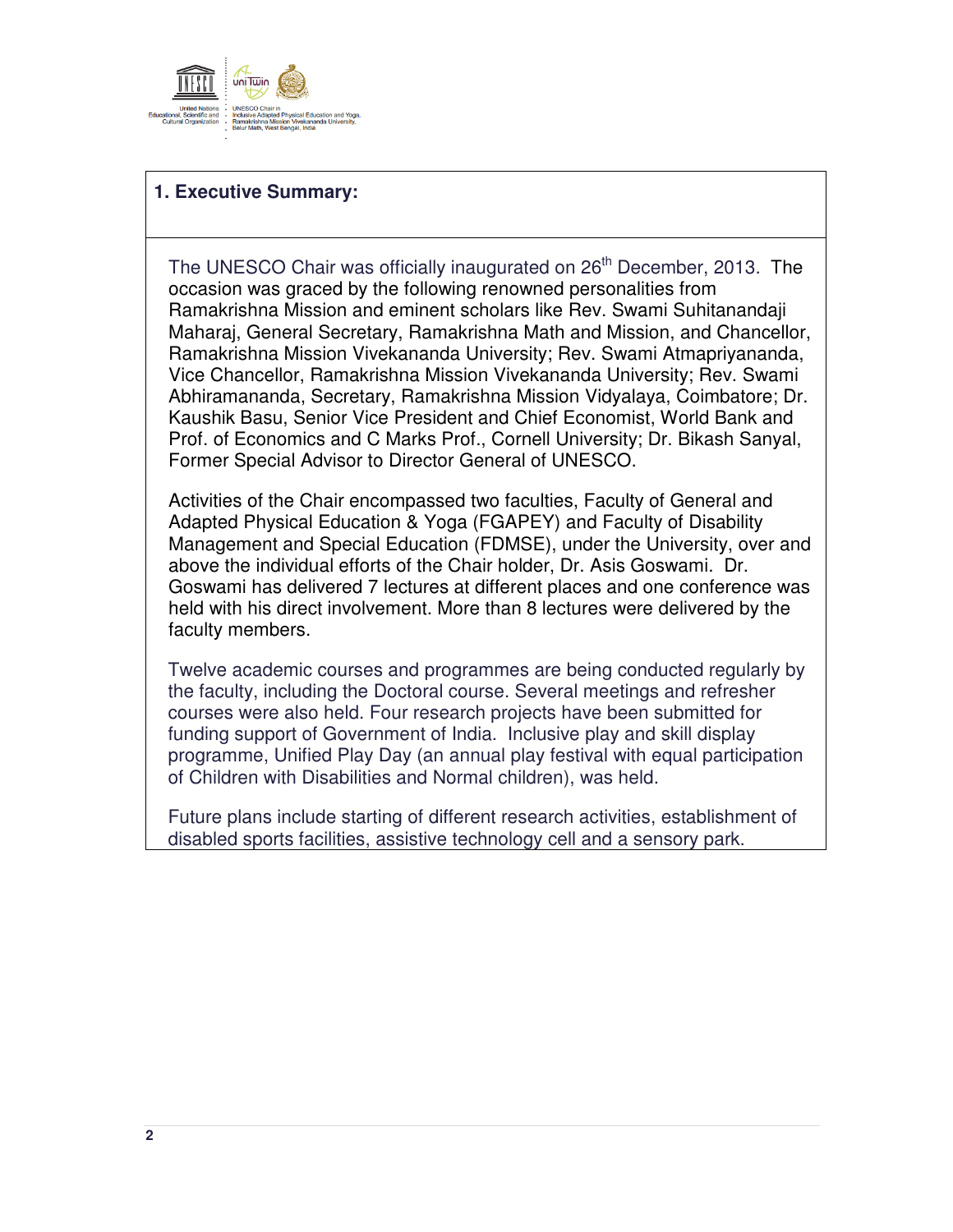

# **2) Activities:**

Overview of activities undertaken by the Chair during the reporting period

# **a) Education/Training/Research**

The Chair encompasses two Faculties of the University under the School of Rehabilitation Science and Physical Education: a) General and Adapted Physical Education and Yoga and b) Faculty of Disability Management and Special Education.

| i)Education<br>(leading to<br>certificate) | The following courses are being conducted by the Faculty of<br>General and Adapted Physical Education and<br>Yoga(FGAPEY), RKMVU, on a regular basis.                                                                                                                                                                                                                                                                                                                                                                                                                                      |  |  |
|--------------------------------------------|--------------------------------------------------------------------------------------------------------------------------------------------------------------------------------------------------------------------------------------------------------------------------------------------------------------------------------------------------------------------------------------------------------------------------------------------------------------------------------------------------------------------------------------------------------------------------------------------|--|--|
|                                            | Ph.D.<br>Master of Philosophy<br>Master of Physical Education<br><b>Bachelor of Physical Education</b><br>Bachelor of Science in Physical Education<br>Diploma in Physical Education                                                                                                                                                                                                                                                                                                                                                                                                       |  |  |
|                                            | In addition, a short term (Six weeks) course is also being<br>organized on Special Olympics (SO) in collaboration with<br>Special Olympics Bharat, India. This course is being offered<br>by the RKMVU- GAPEY every summer since 2007. The<br>entire program is sponsored by Special Olympics Bharat and<br>Special Olympics Asia Pacific. There is a tripod agreement<br>between RKMVU-GAPEY, Special Olympics Bharat and<br>Special Olympics Asia Pacific to this effect. Special<br>Olympics Bharat deputes 30 trainees a year from different<br>parts of India to undergo this course. |  |  |
|                                            | The following courses are being conducted by the Faculty of<br>Disability Management and Special Education(FDMSE),<br>RKMVU, Coimbatore, on regular basis                                                                                                                                                                                                                                                                                                                                                                                                                                  |  |  |
|                                            | Ph.D in Special Education (VI/HI/MR)<br>M.Phil in Special Education (VI/HI/MR)                                                                                                                                                                                                                                                                                                                                                                                                                                                                                                             |  |  |
|                                            | <b>Courses Recognized by Rehabilitation Council of India</b><br>(RCI)                                                                                                                                                                                                                                                                                                                                                                                                                                                                                                                      |  |  |
|                                            | M.Ed in Special Education (VI/HI/MR)<br>B.ED in Special Education (VI/HI/MR)<br>D.ED in Special Education (VI/HI/MR)                                                                                                                                                                                                                                                                                                                                                                                                                                                                       |  |  |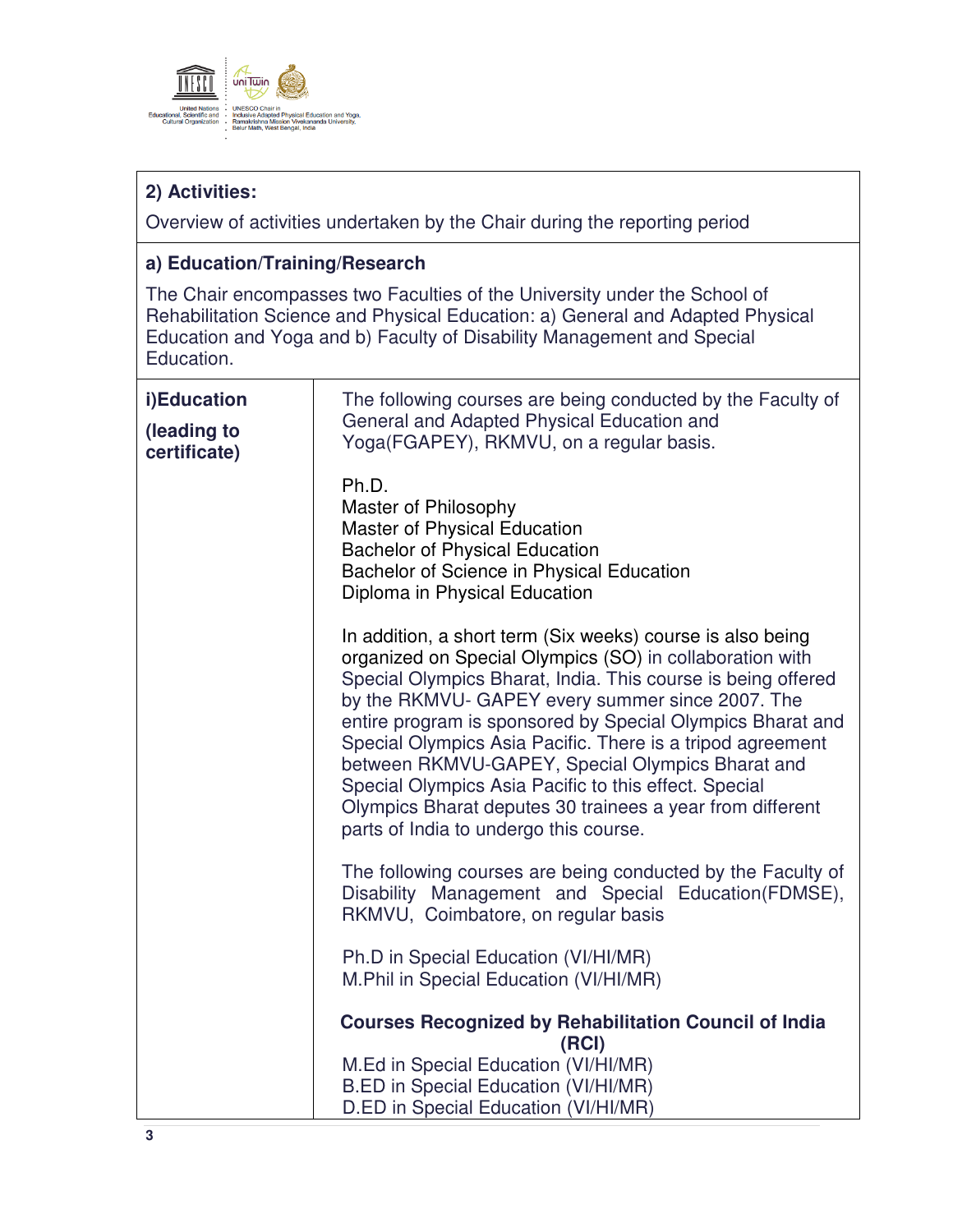

|                              | DSLI - Diploma in Sign Language Interpretation<br>Diploma in Theatre Arts for Holistic Development<br>(VI-Visual Impairment, HI-Hearing Impairment, MR-Mental<br>Retardation)                                                                                                                                                          |  |  |
|------------------------------|----------------------------------------------------------------------------------------------------------------------------------------------------------------------------------------------------------------------------------------------------------------------------------------------------------------------------------------|--|--|
| ii) Training<br>(short term) | a) A meeting on "Implementation Plan for Inclusive<br>Education" was conducted on 6-7 May, 2013 at FDMSE,<br>sponsored by Tamil Nadu School Education Department,<br>Chennai.                                                                                                                                                          |  |  |
|                              | b) RCI sponsored workshop on "Strategies for Sensory<br>Motor Development in Young Children with Special<br>Needs" was conducted on 6-8 October 2013 at FDMSE,<br>Coimbatore. This workshop was declared as Continuing<br>Rehabilitation<br>Education<br>(CRE)<br>programme<br>by<br>Rehabilitation Council of India (RCI), New Delhi. |  |  |
|                              | c) FDMSE, Coimbatore, NIVH, Regional center, Chennai<br>and NIVH, Dehradun jointly organized the following three<br>refresher programmes. All the three programmes were<br>awarded with Continuing Rehabilitation Education (CRE<br>points for Special Educators by RCI)                                                               |  |  |
|                              | 1. Refresher course on "Teaching Mathematics to<br>Children with Visual Impairment" was conducted on<br>24 - 28 October, 2013                                                                                                                                                                                                          |  |  |
|                              | Refresher course on "Teaching Daily Living<br>2.<br>Skills" was conducted on 6-10 December, 2013.                                                                                                                                                                                                                                      |  |  |
|                              | Refresher course on "Orientation to Braille -<br>3.<br>English and One Regional Language" was conducted<br>on 21-25 February 2014.                                                                                                                                                                                                     |  |  |
|                              | d) National conference on "Challenges and Rehabilitation<br>Practices for Persons with Disabilities" was organized on<br>4-6 February 2014 at FDMSE, Coimbatore. This<br>conference was considered as Continuing Rehabilitation<br>Education Programme (CRE) by RCI.                                                                   |  |  |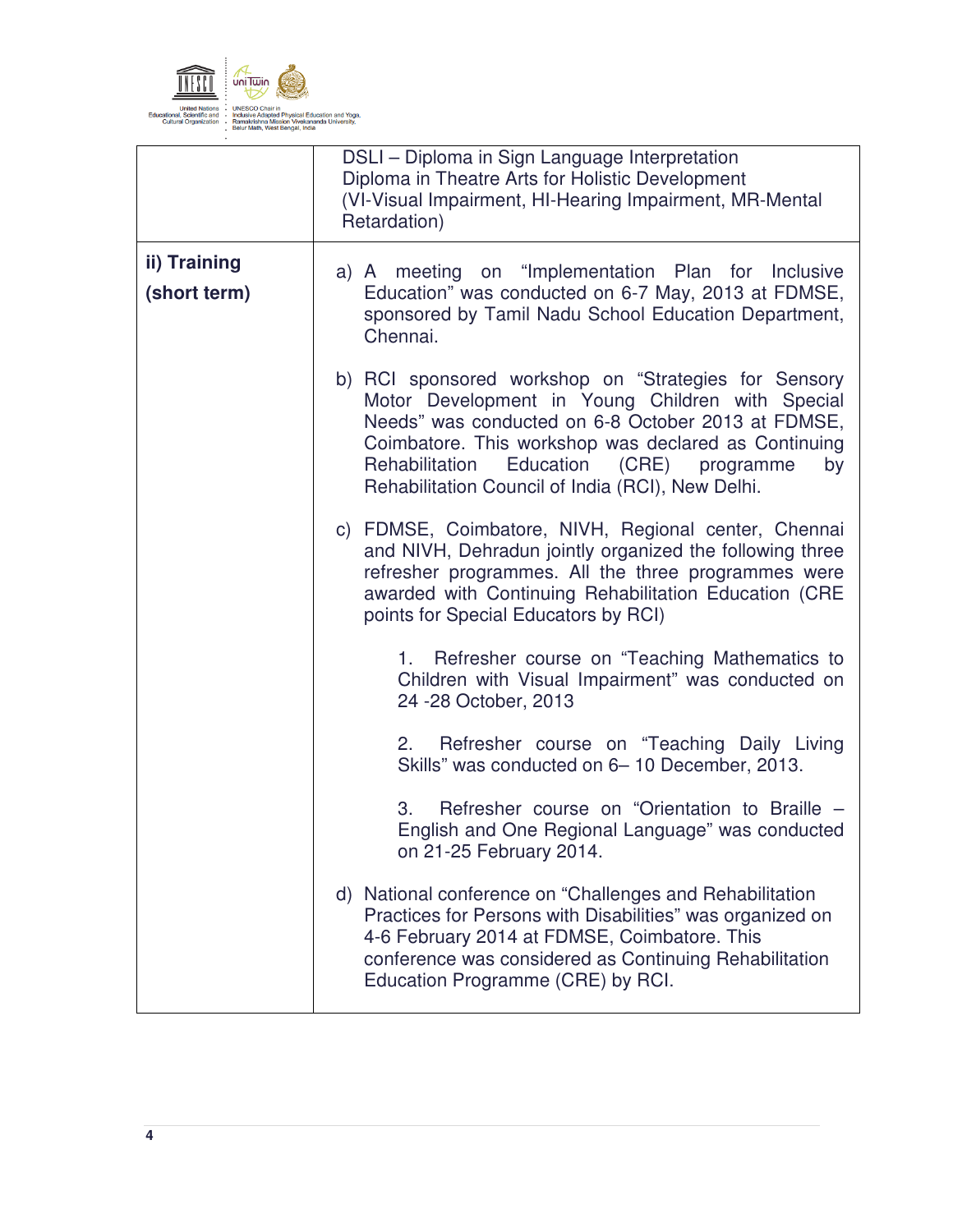

| Chief Commissioner for Persons with Disabilities,<br>Govt. of India, addressing the audience.                                                                                                                                                                                                                                                                                                                                                                                                                                                                                                                                                                                                                                                            |
|----------------------------------------------------------------------------------------------------------------------------------------------------------------------------------------------------------------------------------------------------------------------------------------------------------------------------------------------------------------------------------------------------------------------------------------------------------------------------------------------------------------------------------------------------------------------------------------------------------------------------------------------------------------------------------------------------------------------------------------------------------|
| Research projects submitted to Department of Science and<br>Technology and Ministry of Environment and Forests, Govt.<br>of India.<br>"Investigation on indoor and outdoor mobility pattern of<br>a)<br>visually impaired persons and development of mobility<br>support system" - Principal Investigator Dr. Asis Goswami,<br>Chairholder and Co-Principal Investigator Dr. S. Ghosh,<br>Dept. of Physics, St. Xaviers' College, Kolkata.<br>"Climate Change: Development of model of human<br>b)<br>susceptibility to extreme hot environment in the context of<br>Eastern India" - Principal investigator - Dr. P.K. Nag, Prof.<br>RKMVU and Co-Principal Investigators - Dr. Asis Goswami,<br>Chairholder and Dr. S. Chakraborti, Asst. Prof. RKMVU. |
| "Executive Functions in preschool-aged Indian children"<br>$\mathsf{C}$<br>a post doctoral fellowship project - Principle investigator Dr.<br>M. Ramprasad, and Co- Principle Investigator is Dr.<br>Srinivasan.<br>"Climate Change: Population heat exposure risk profile"<br>d)<br>- Principal investigator – Dr. P.K. Nag, Prof. RKMVU and                                                                                                                                                                                                                                                                                                                                                                                                            |
|                                                                                                                                                                                                                                                                                                                                                                                                                                                                                                                                                                                                                                                                                                                                                          |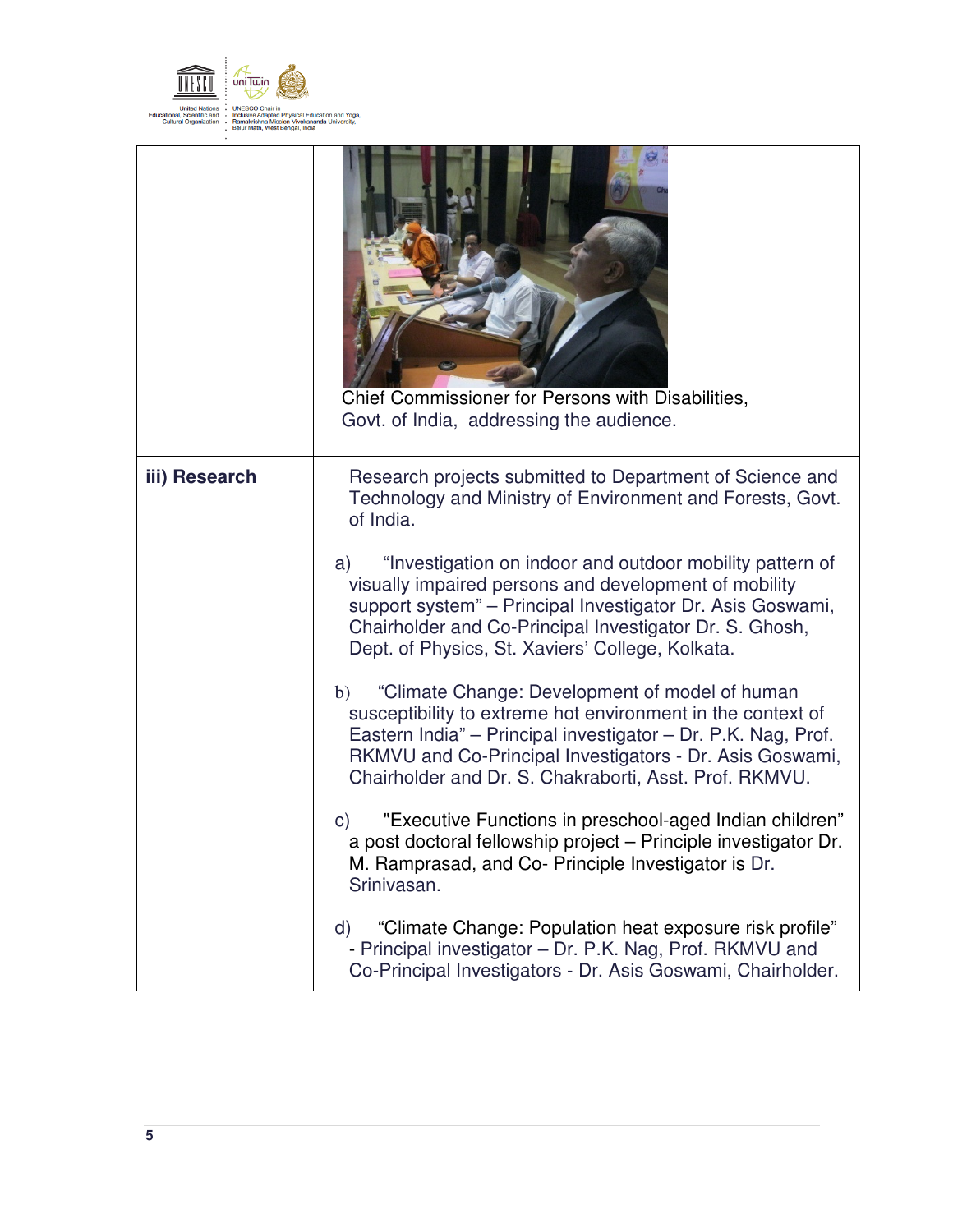

## **b) Conferences/Meetings**

Official inauguration of The UNESCO Chair was held on 26<sup>th</sup> December 2013 in during the  $8<sup>th</sup>$  Convocation of the Ramakrishna Mission Vivekananda University (RKMVU) Coimbatore campus. The occasion was graced by the following renowned personalities from Ramakrishna Mission and eminent scholars.

- 1. Rev. Swami Suhitanandaji Maharaj, General Secretary, Ramakrishna Math and Mission, and Chancellor, RKMVU;
- 2. Rev. Swami Atmapriyananda, Vice Chancellor, RKMVU;
- 3. Rev. Swami Abhiramananda, Secretary, Ramakrishna Mission Vidyalaya, Coimbatore;
- 4. Dr. Kaushik Basu, Senior Vice President and Chief Economist, World Bank and Prof. of Economics and C Marks Prof., Cornell University;
- 5. Dr. Bikash Sanyal, Former Special Advisor to Director General of UNESCO.

Dr. Bikash Sanyal had inaugurated the Chair and delivered the inauguration address. The Chairholder, Dr. Asis Goswami had delivered a special address on "Glimpses of Inclusive Adapted Physical Education and Yoga in India".

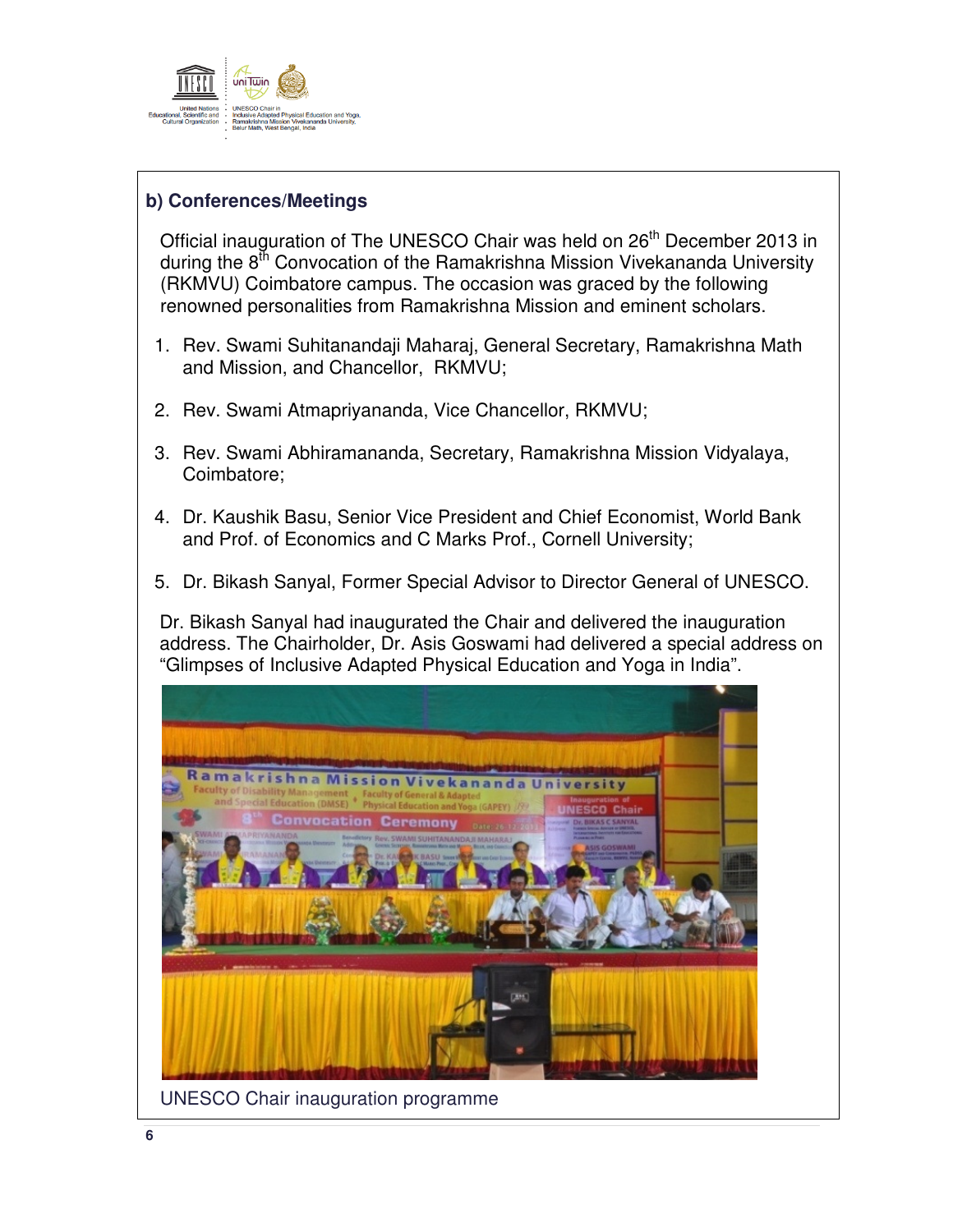

# **i) Key conferences and workshops hosted by the Chair**

"Challenges and Rehabilitation Practices for the Differently Abled" held at Off-Campus Faculty Centre, Coimbatore, Tamil Nadu, during 04.02.2014 to 06.02.2014.



Mr. D.R. Voerman, Netherlands, demonstrating Adapted Basketball to the participants.

## **ii) Other conferences/organizational activities undertaken by the Chairholder**

Given below.

### **iii) A selection of conference presentations by the Chairholder and other colleagues**

#### **Lectures delivered by the Chairholder**:

- a) Delivered an invited lecture at HWWE 2013 "Using heart rate as a measure of work load / work stress – merits and demerits in view of the present day knowledge**"** held at Vidyasagar University, Midnapore during December ,2013.
- b) Delivered two lectures at one Day conference on "Injury Free Sportsmen" organized by Rotary Club Ahmedabad Metro at Ahmedabad on 1<sup>st</sup> February, 2014.

Titles of the lectures were "How much fluid and what diet? When and When not!" and "WADA rules and its impact on Sportsmen's life".

- c) Two lectures were delivered by Dr. Asis Goswami during the conference on "Challenges and Rehabilitation Practices for the Differently Abled" held at Off-Campus Faculty Centre, Coimbatore. Title of lectures:
	- "Origin of research ethics and present ethical guideline"
	- "Principles of best practice in research publication"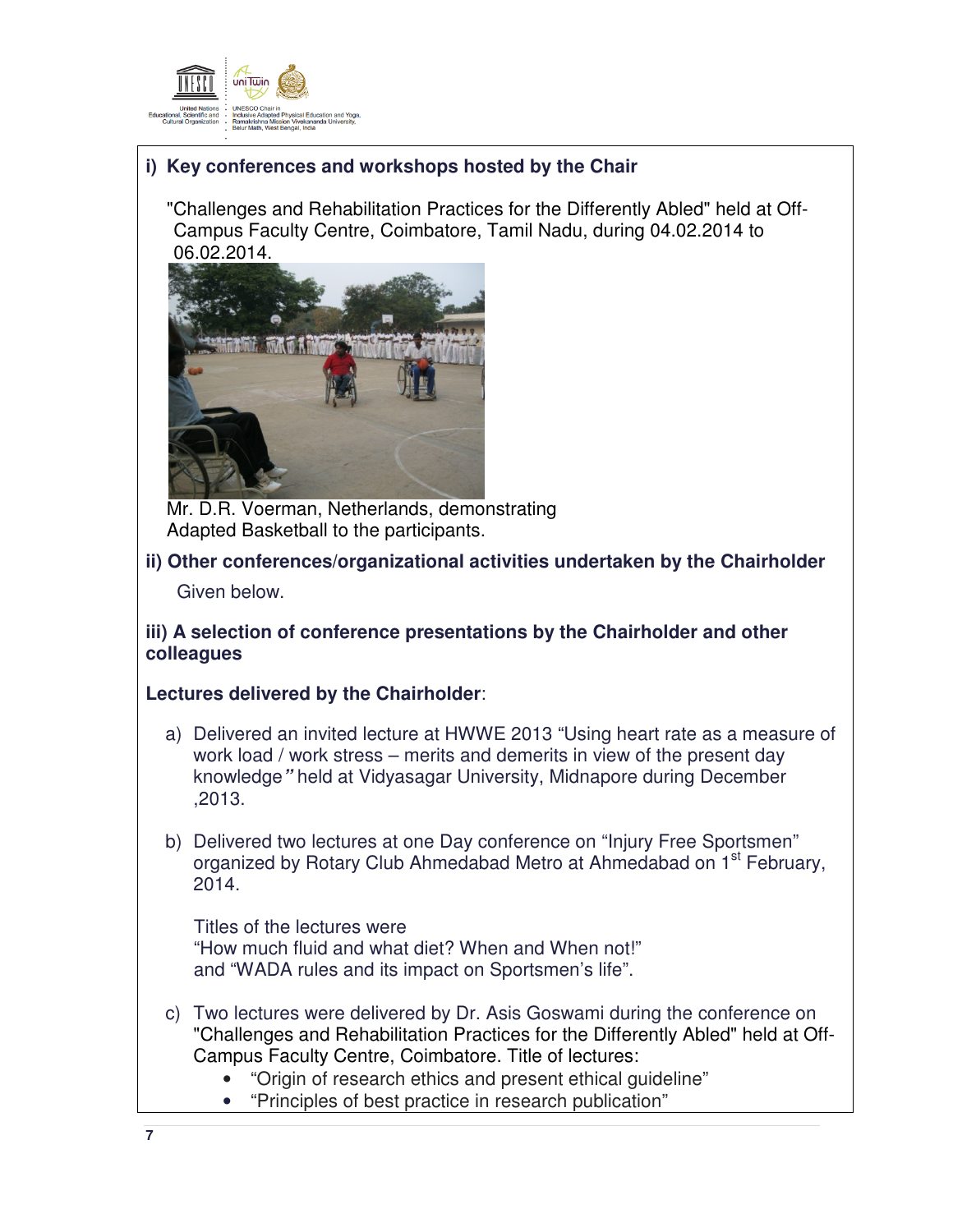

d) A Lecture on "Disability and Rehabilitation - Social and Legal Issues (Role of Educational Institutions) was delivered on  $26<sup>th</sup>$  March, 2014 in the seminar in the occasion of 1<sup>st</sup> Anniversary Celebration of High Court of Manipur at Imphal.



**Lectures by colleagues**: Fourteen research papers were presented by the faculty member and students. Some of them are listed below:

- 1. "Design and development of recreative adapted gadgets to develop psychomotor abilities of intellectually challenged children" - Dr. S. Alagesan
- 2. "Relevance of Unified programme as innovative service delivery system for children with various disabilities" - R. Giridharan et al.
- 3. "Role of Physical education professional in developing adapted physical education programme foe differently abled persons" - Dr. M. Srinivasan
- 4. "Exercises for physically disabled people" Dr. A. Palanisamy
- 5. "Opinion of teachers on ABL method for students with visual impairment" J.B. Dheesha. & .S Parween
- 6. "Opinion of teachers on ABL method for students with visual impairment" S Parween& J.B. Dheesha.
- 7. "Universal Design for Learning (UDL) for learning in content areas in inclusive classrooms"- Prabha Hariharan &Poongothati
- 8. "Brain Behaviour Relationship and Intellectual Disability: Correlation of Expressive Therapy with a Sense of Wellness" - Saumya Chandra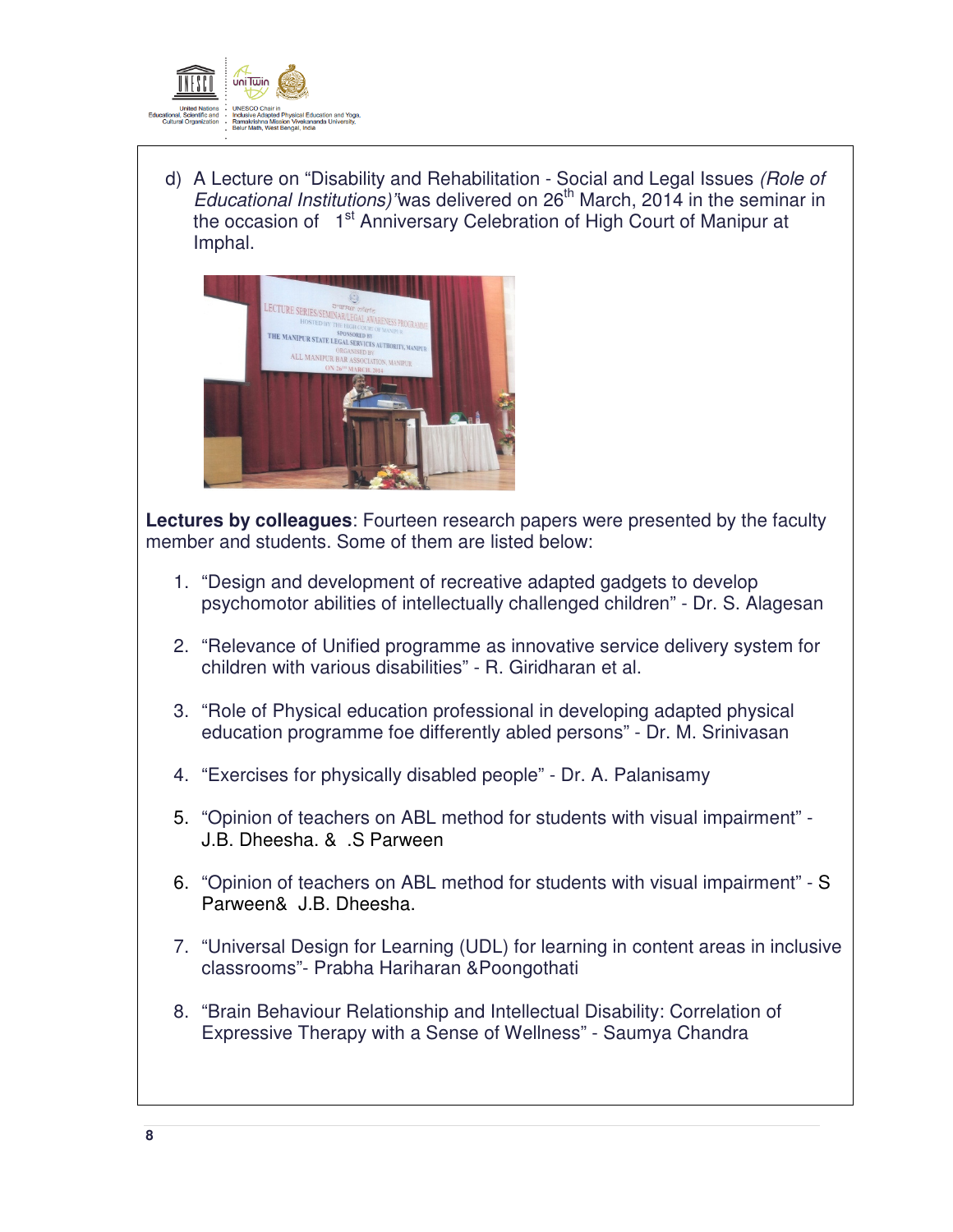

# **c) Interuniversity Exchanges/Partnerships**

(principal exchanges/partnerships between the Chair and other institutions including UNESCO Chairs/UNITWIN Networks)

NA

| d) Publications/Multimedia Materials<br>(major publications and teaching/learning materials) |                                                                                                                                                                                                                                                                                                                                |                                      |              |  |  |
|----------------------------------------------------------------------------------------------|--------------------------------------------------------------------------------------------------------------------------------------------------------------------------------------------------------------------------------------------------------------------------------------------------------------------------------|--------------------------------------|--------------|--|--|
| Please tick relevant<br>fields of output and<br>indicate volume of<br>output:                | <b>Books</b><br>Books (edited)<br>Books (chapters)<br>Monographs<br><b>Research Reports</b><br>Journal Articles (refereed)<br><b>Conference Proceedings</b><br><b>Occasional Papers</b><br><b>Teaching/Learning Materials</b><br>Multimedia Materials (CD-Rom)<br>Multimedia Materials (Video)<br>Multimedia Materials (Other) | [tick]<br>$\mathcal{L}(\mathcal{L})$ | [no.]<br>One |  |  |

## **Details of major publications and materials.**

# **Journal of Adapted Physical Education and Yoya:**

Since 2011 GAPEY is running a bi-annual journal "The Journal of Adapted Physical Education and Yoga". Peer reviewed articles on Physical Education, Adapted Physical Education and Yoga are published in this journal. Research scholars, staff-members and students working in the area contribute to this journal.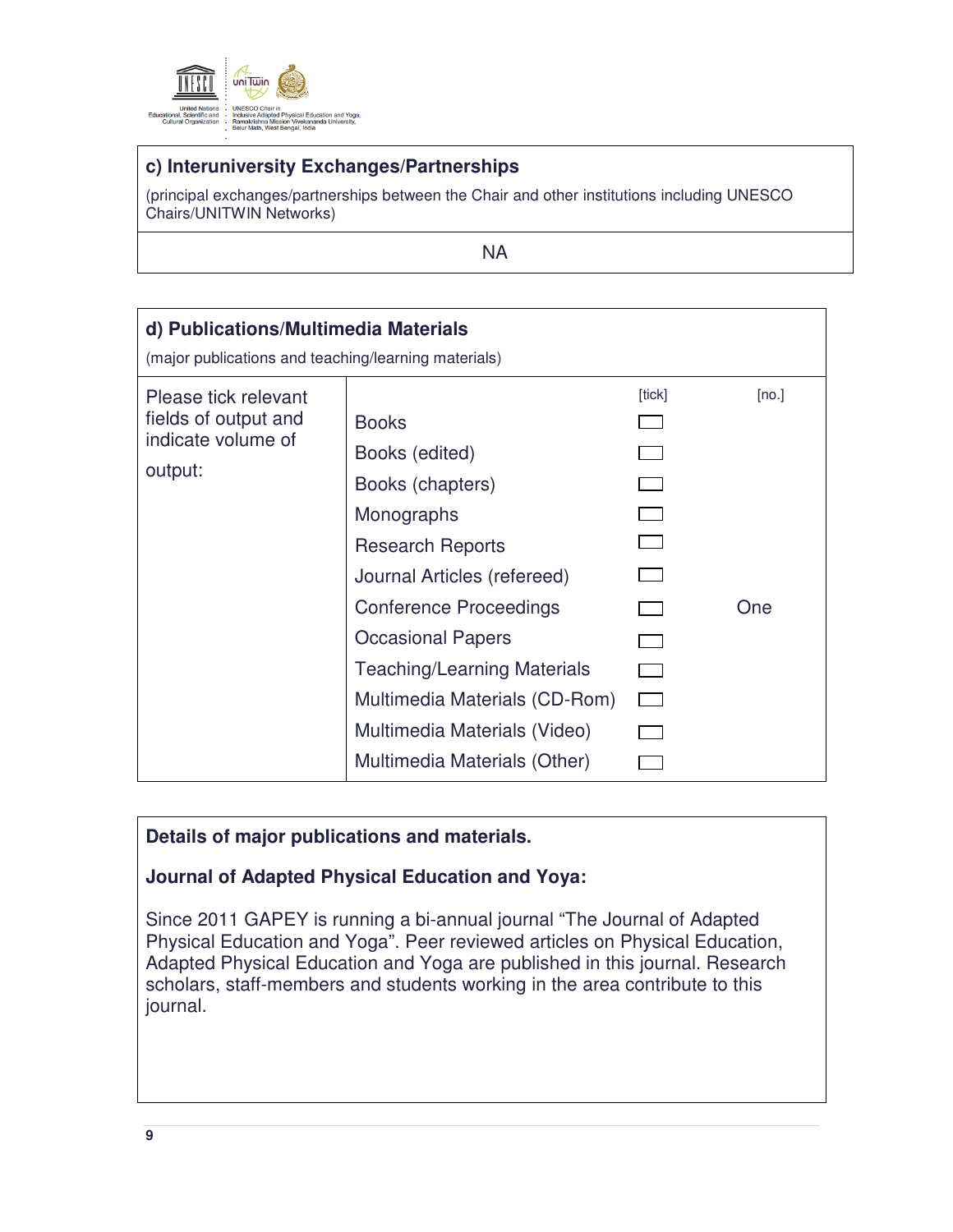

## **Text Book Translation: Handicapped Children in Developing Countries - Dr. David Baine**

The book by Dr. David Baine was translated into HINDI and TAMIL languages. This book covers all the major disabilities, population of disabilities in developing countries, practical problems and solutions and aspects of curriculum for children with disabilities. It is a recommended reference book by RCI.

## **Conference Proceedings**

National conference on "Challenges and Rehabilitation Practices for Persons with Disabilities" was organized on 4-6 February 2014 at FDMSE Off campus faculty, Coimbatore. This conference was as considered as Continuing Rehabilitation Education Programme (CRE) by RCI. The conference proceedings with ISBN 978-93-5156-565-9 have been released.

### **Theses**

Ph.D. degree was awarded to eleven doctoral students during this reporting period, under the guidance of Faculty members.

# e) **Cooperation with UNESCO Headquarters, Field Offices**

Received invitation from The University of Management "TISBI" to attend the conference "Inclusive education for people with disabilities: To Learn and Live Together". This conference could not be attended due to financial constraints.

**f) Other**(any other activities to report)

A programme for inclusive play, UNIFIED PLAY DAY, was organized by the FGAPEY on 14<sup>th</sup> March 2014. This is an annual programme held every year. Disabled children are trained with normal children in different schools by the students of the faculty and they display their skills on the UNIFIED PLAY DAY.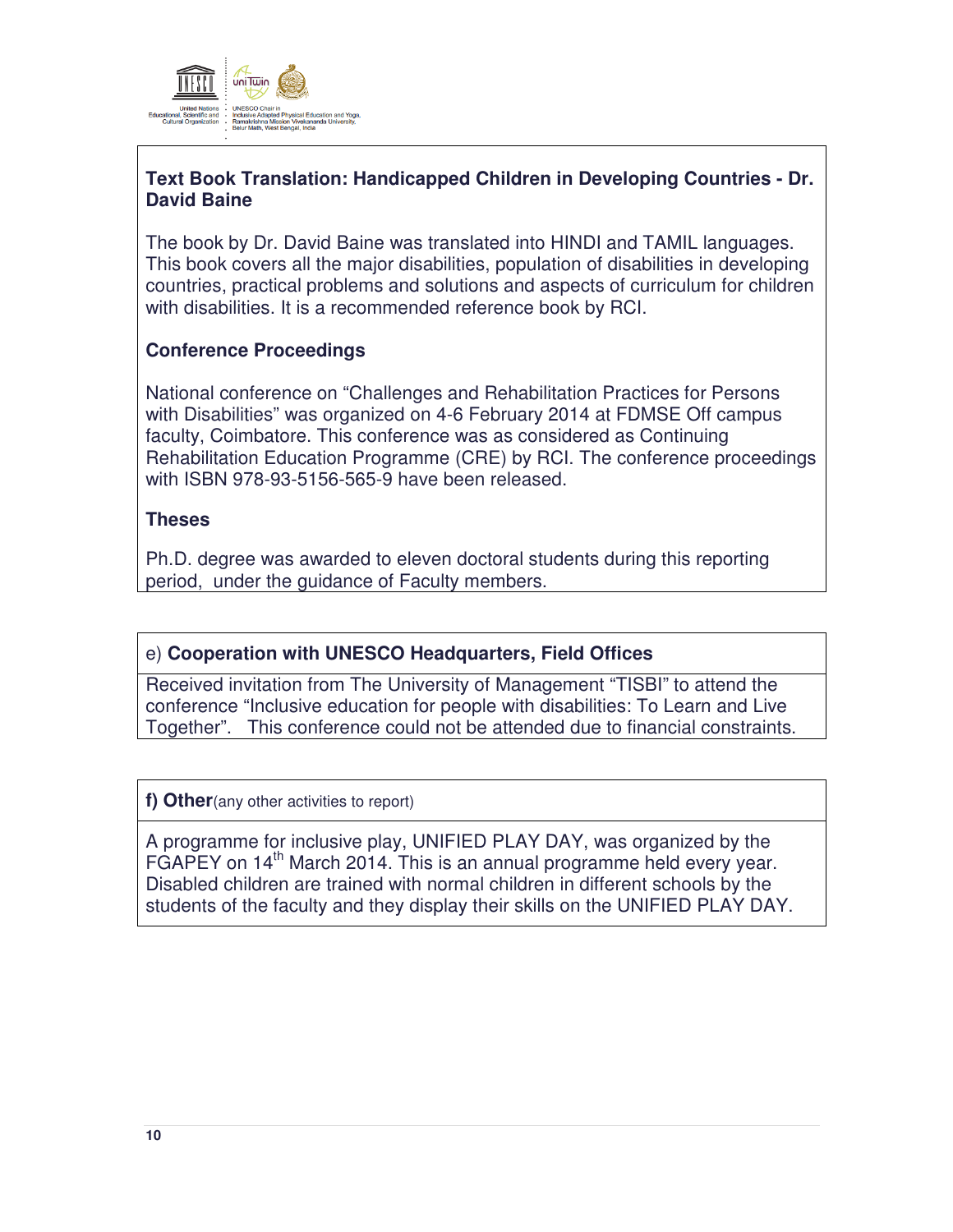

## **3. Future Plans and Development Prospects:**

Outline of action plan for the next biennium and short/medium and long-term development prospects.

Please do not hesitate to refer to difficulties that the Chair has experienced (Not exceeding 300 words)

#### **Future Plans and Development Prospects**

- **1. Sensory Park:** Deficit in one or more human senses like sight, hearing, touch, smell and taste are affected by disability. Sometimes movement and communication ability is also affected. Multisensory teaching techniques enable the children to use all their senses (vision, hearing, touch, smell and taste) in learning. Sensory Park can influence improvement in skills like fine & gross motor functions, communication ability, sensory awareness, creativity and responsibility among children with disabilities. To assist children with disabilities FDMSE has decided to set up a sensory park with play areas, pond, tactile floor, sand pit, sound instruments, including drums and bells, mini bridge, variety of plants with smells, taste and textures.
- **2. Assistive Technology Cell:** Assistive technology enables the persons with disabilities to accomplish the different tasks independently. Accessible assistive technology improves functional capabilities of individual with disabilities. FDMSE would set up well equipped assistive technology cell that would work on development of screen reading hardware and software, speech recognition, hearing aids, cognitive assistance devices, mobility aids, pencil grips, light weight high performance wheelchair for sports, automatic door openers, alternative and augmentative communication.
- **3. Play Area for Disabled Children:** Co-curricular activities enhance physical and mental growth of children with disabilities. Irrespective of their disabilities all children have right to participate to physical activity. Physical activity improves muscle strength, co ordination, and balance in motor skills, body awareness, cardiovascular efficiency, self-confidence, attention span and academic achievement. To promote physical, mental and social benefits, FDMSE has embarked on setting up of play grounds like adapted volley ball, cricket, hockey, base ball, Bocce, basket ball and table tennis for children with disabilities.